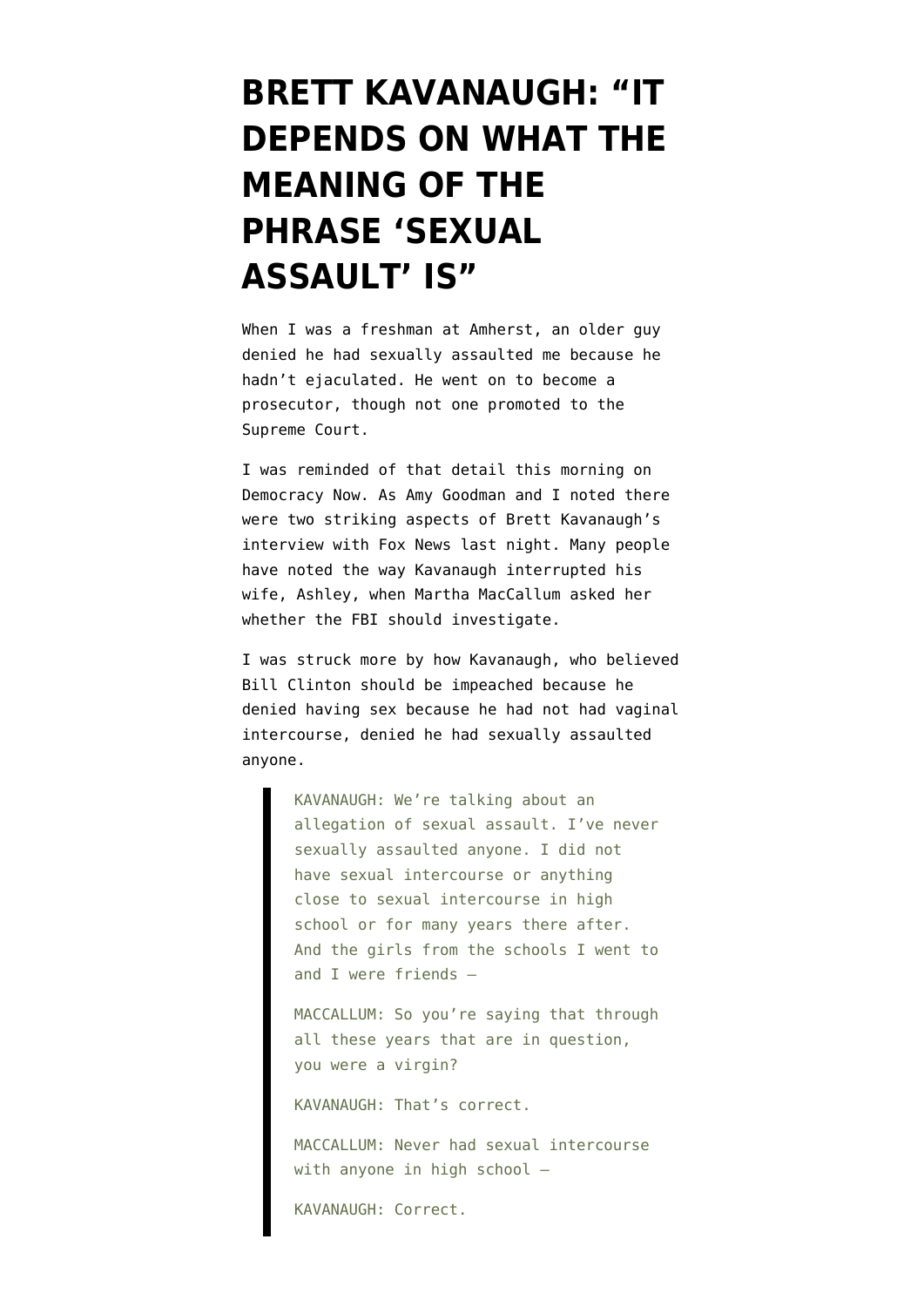MACCALLUM: – and through what years in college since we're probing into your personally life here?

KAVANAUGH: Many years after. I'll leave it at that. [my emphasis]

That is, the man who helped impeach Bill Clinton for a blowjob says he couldn't have sexually assaulted any of the now-four women who allege he did because he remained a virgin through that entire period.

And having defined vaginal intercourse to be necessary in any sexual assault, Kavanaugh kept repeating the term, sexual assault sexual assault sexual assault sexual assault sexual assault sexual assault sexual assault sexual assault, eight times in the interview.

> KAVANAUGH: No. I had never sexually assaulted anyone, not in high school, not ever. I've always treated women with dignity and respect.

[snip]

KAVANAUGH: Correct.  $I - I$  never had any sexual or physical activity with Dr, Ford. I've never sexually assaulted anyone in high school or otherwise—

MACCALLUM: So, where do you think this is coming from? Why would she make this up?

KAVANAUGH: What I know is the truth. And the truth is, I've never sexually assaulted anyone in high school or otherwise. I am not questioning and have not questioned that perhaps Dr. Ford at some point in her life was sexually assaulted by someone in some place. But what I know is I've never sexually assaulted anyone in high school or at any time in my life —

[snip]